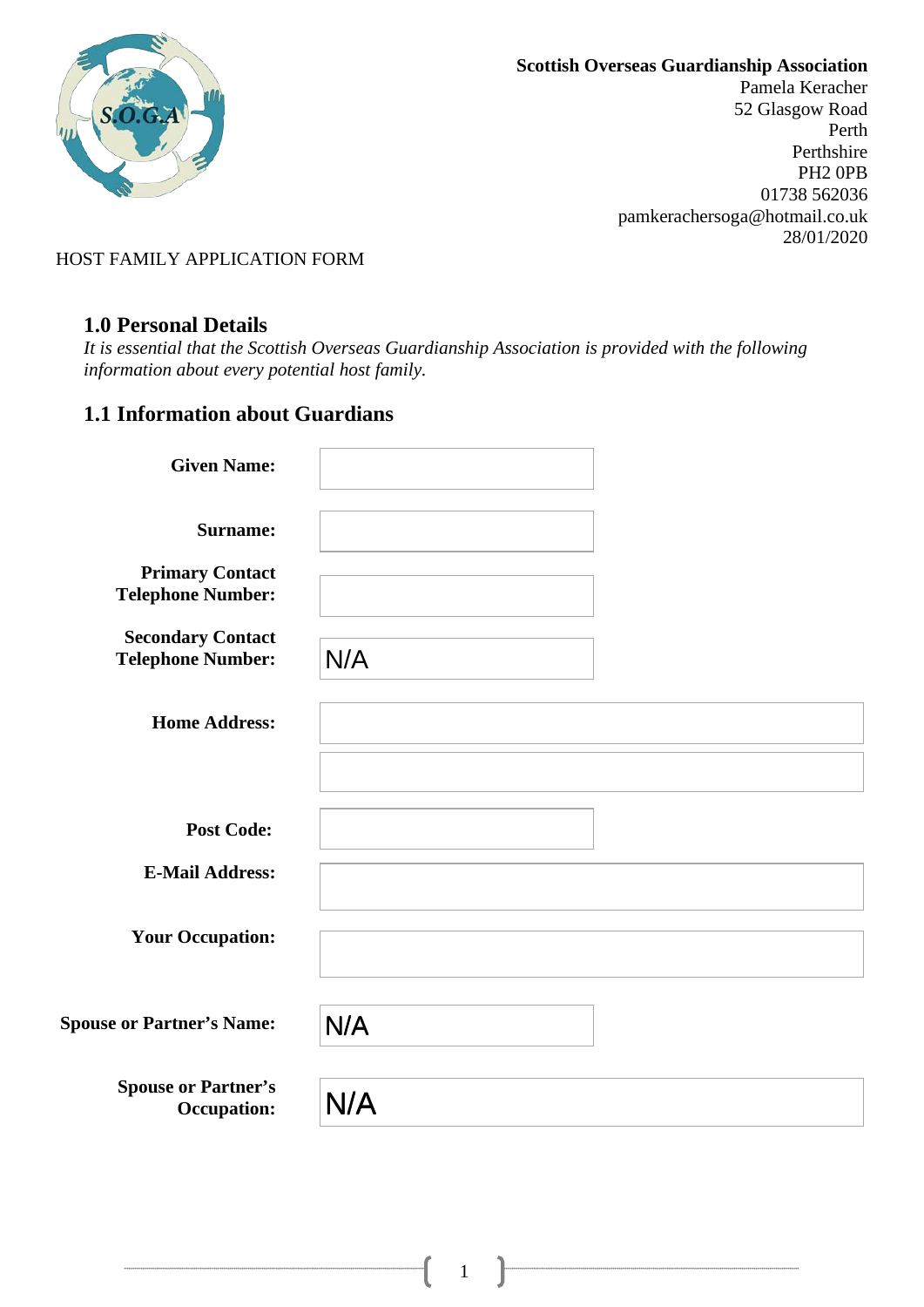

Pamela Keracher 52 Glasgow Road Perth Perthshire PH2 0PB 01738 562036 pamkerachersoga@hotmail.co.uk 28/01/2020

#### HOST FAMILY APPLICATION FORM

# **1.2 Information about Host Family Household**

**Number of Adults in Household:**

**Number of Children in Household:**

**Please name, age, and sex all members of the household in the table opposite.**

| Name 1 | Age 1 | Sex 1 |
|--------|-------|-------|
| Name 2 | Age 2 | Sex 2 |
| Name 3 | Age 3 | Sex 3 |
| Name 4 | Age 4 | Sex 4 |
| Name 5 | Age 5 | Sex 5 |

**Family Interests and Hobbies:** 

| <b>Household Animals:</b> |          |
|---------------------------|----------|
|                           | (Yes/No) |

**Is yes, please specify:**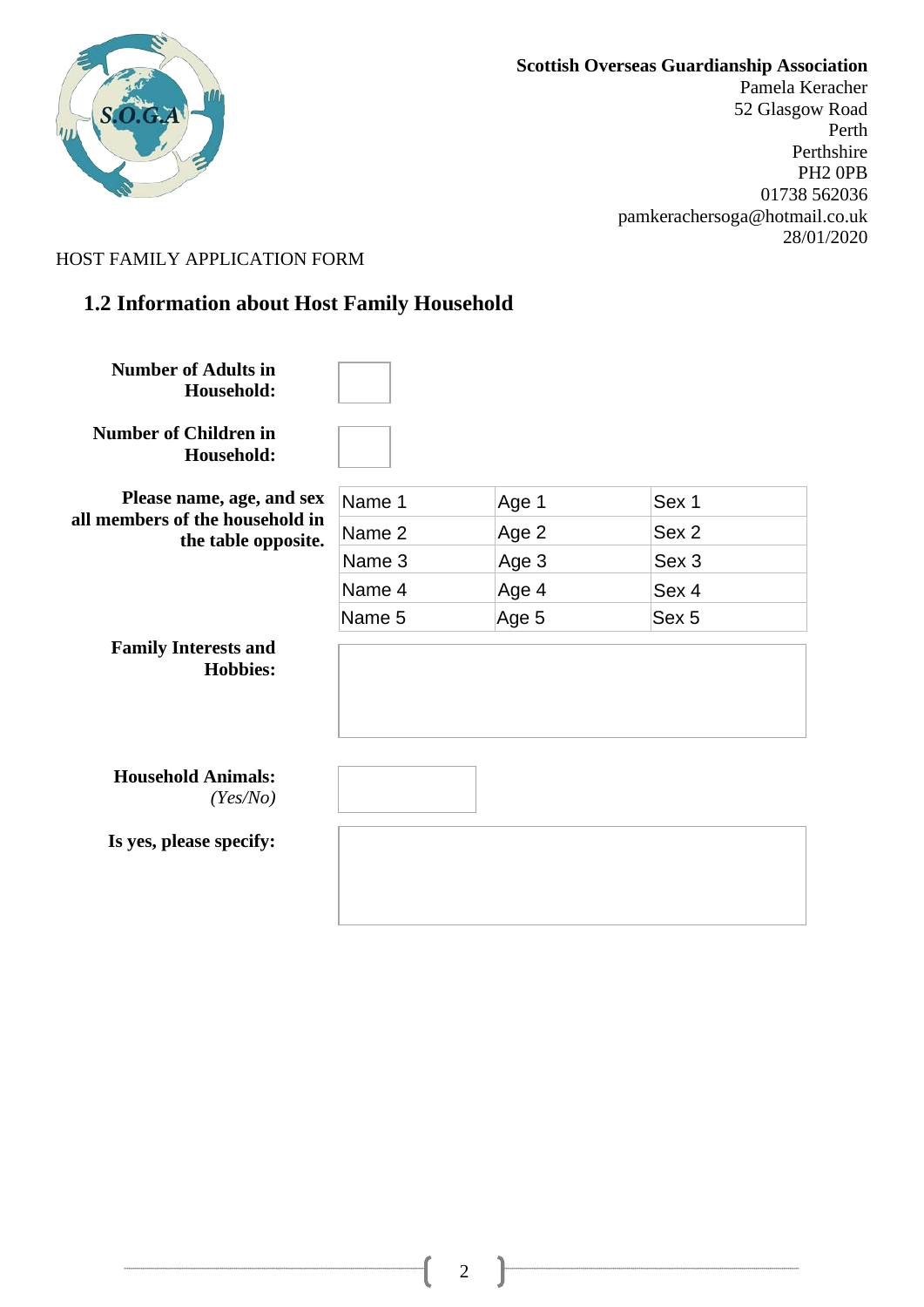

Pamela Keracher 52 Glasgow Road Perth Perthshire PH2 0PB 01738 562036 pamkerachersoga@hotmail.co.uk 28/01/2020

### HOST FAMILY APPLICATION FORM

## **1.3 Household Legal Disclaimer**

*In order to comply with current Social Services guidelines and Child Protection Legislation, we would be grateful if you would answer the following questions. Police checks will be carried out on all applicants.* 

#### **Has any full-time resident in the household ever:**

*(Please tick* YES/NO)

- 1.3.1 been convicted of any offence against a child?
- 1.3.2 been entered on the child protection register or been subject of a child protection plan?
- YES NO YES NO

YES NO

**YES** 

**YES** 

- 1.3.3 had a child removed from your care by order of a court or Local Authority?
- 1.3.4 been denied access to, or been made subject of an injunction regarding your own or other children?
- 1.3.5 been disqualified (under the Children Act 1995) from activities as a foster parent?
- 1.3.6 been refused registration under the Children Act 1989 e.g. as a child minder?
- 1.3.6 been on the list of individuals barred from working with children or otherwise disqualified to work with children, administered by the DBS/Disclosure Scotland or subject to sanctions imposed by any regularity body?

| N <sub>O</sub> |
|----------------|
|                |
|                |
|                |
| N <sub>O</sub> |
|                |
|                |



| ┻ | , |  |
|---|---|--|
|   |   |  |
|   |   |  |
|   |   |  |
|   |   |  |
|   |   |  |

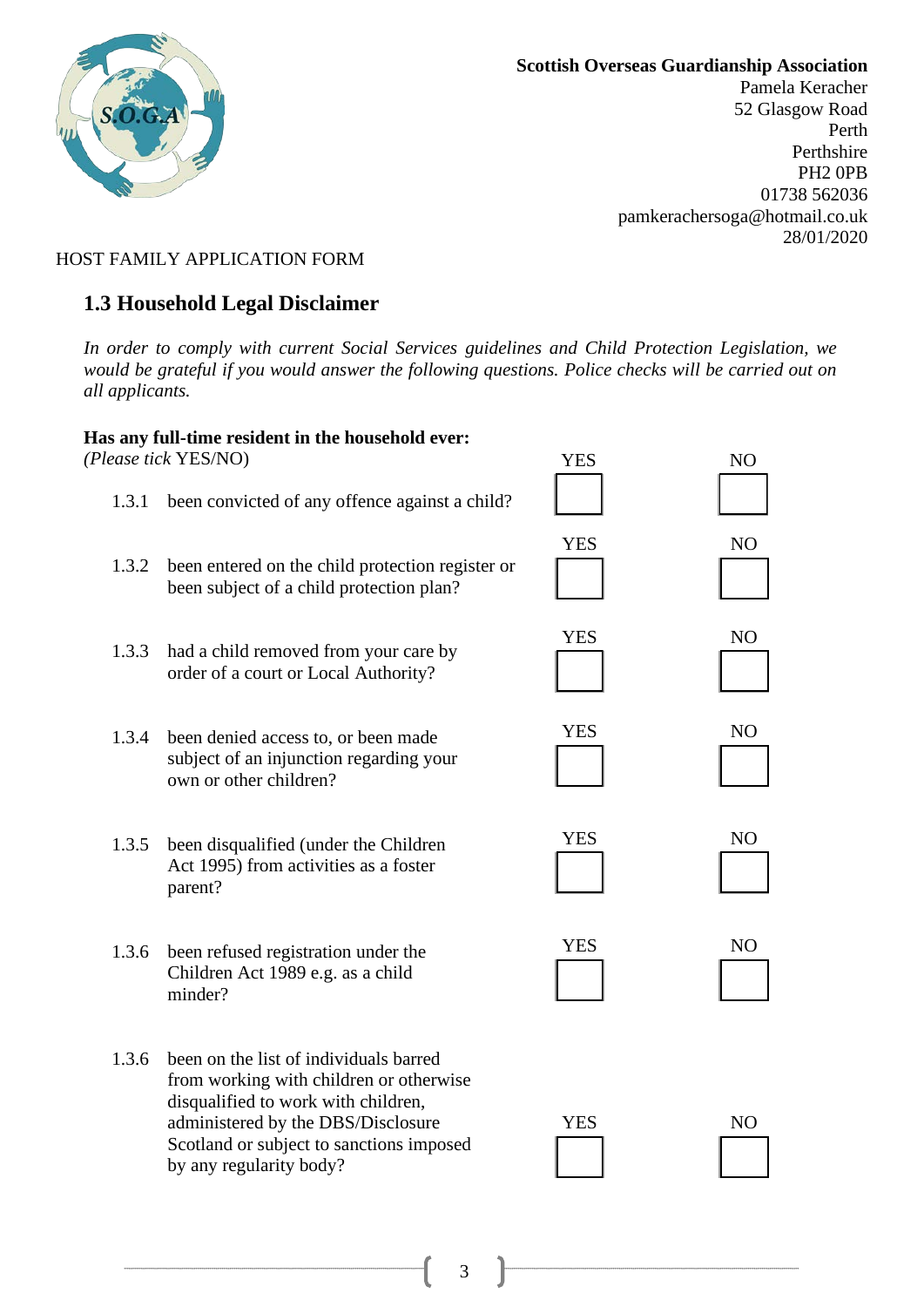

Pamela Keracher 52 Glasgow Road Perth Perthshire PH2 0PB 01738 562036 pamkerachersoga@hotmail.co.uk 28/01/2020

### HOST FAMILY APPLICATION FORM

- 1.3.7 had family court, civil court, or criminal justice system incidents/appearances?
- 1.3.8 been convicted of a criminal offence or have a court case pending trial?
- 1.3.9 …been subject to a 'sex offender order,' civil finding or injunctions … court matter, domestic situation child or children)?

| <b>YES</b> | N <sub>O</sub> |
|------------|----------------|
|            |                |
| <b>YES</b> | NO             |
| <b>YES</b> | NO             |

**1.3.10 Have you ever registered with another agency such as Social Services to provide foster care or childminding services?** 

| <b>YES</b> | N <sub>O</sub> |
|------------|----------------|
|            |                |

*If so, please give details, including the name of the agency:* 

| Can SOGA approach this<br>agency for a reference?<br>(Yes/No)       |  |
|---------------------------------------------------------------------|--|
| Do you have a current<br>disclosure certificate?                    |  |
| e.g. Protection of<br>Vulnerable Groups?<br>(Yes/No) If yes, please |  |
| specify for which<br>organisation.                                  |  |
|                                                                     |  |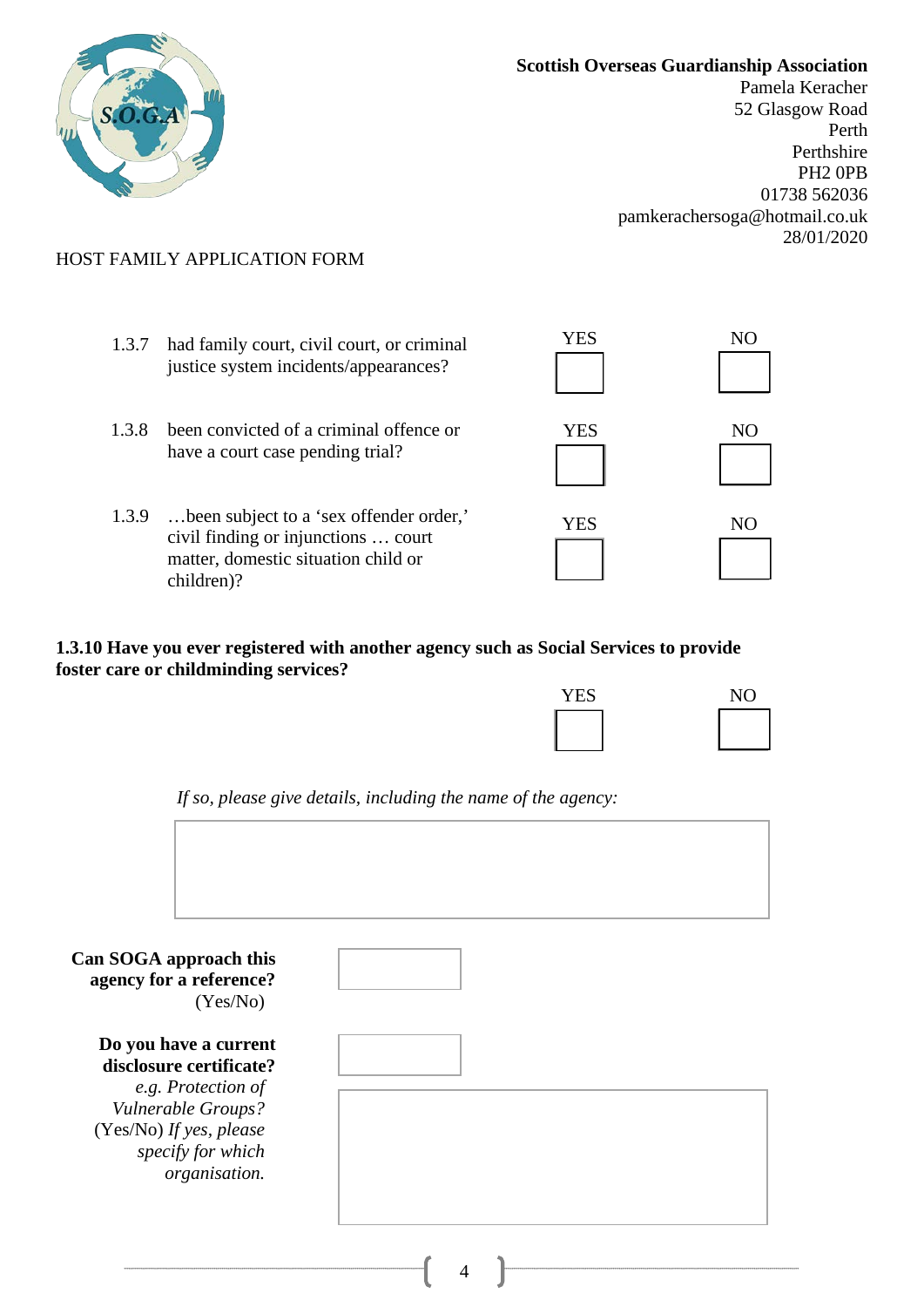

Pamela Keracher 52 Glasgow Road Perth Perthshire PH2 0PB 01738 562036 pamkerachersoga@hotmail.co.uk 28/01/2020

### HOST FAMILY APPLICATION FORM

## **1.4 Accommodation Details**

## **1.4.1 Property Details**

**House Type:**  *Indicate what kind of dwelling you would use to host students, e.g. semidetached, flat.* 

#### **Number of Bedrooms:**

*Please number how many rooms will be available for our students, and of how many beds.* 

|  | <b>Number of Bathrooms:</b> |
|--|-----------------------------|
|--|-----------------------------|

**Number of Toilets:**



**Do you have access to a wireless internet?** (Yes/No)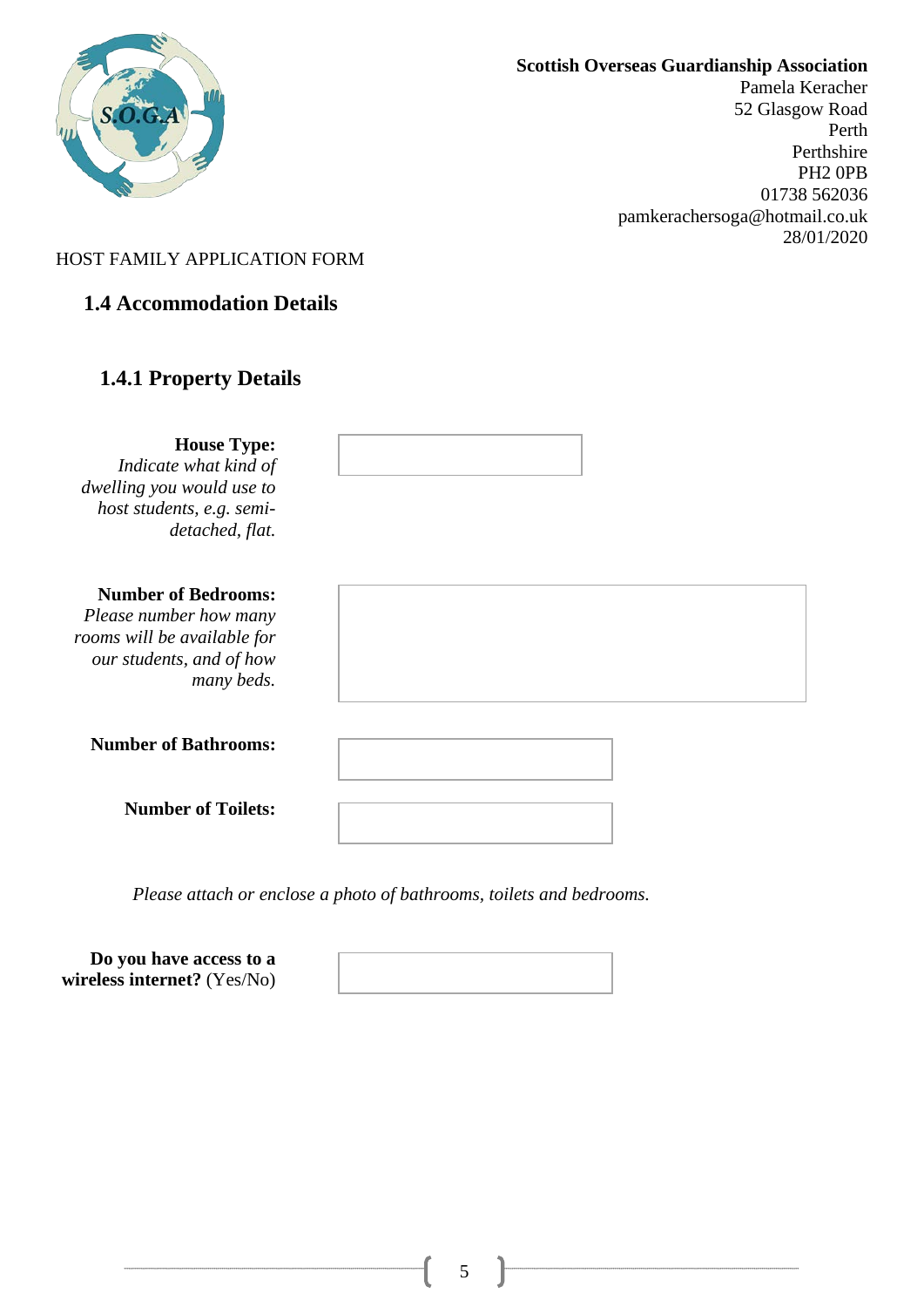

Pamela Keracher 52 Glasgow Road Perth Perthshire PH2 0PB 01738 562036 pamkerachersoga@hotmail.co.uk 28/01/2020

### HOST FAMILY APPLICATION FORM

# **1.4.2 Hosting Experience**

**Have you ever hosted paying guests or students before in your home?** *If yes, please specify the kind of guests and how many years of experience you have.*

#### **Have you ever hosted foreign students?**

*If yes, please specify the countries of origin and how many years of experience you have.*

#### **Will you be having other guests staying?**  *If yes, please specify*

*name, age, sex and nationality.*

# **1.4.3 Guest Preferences**

#### **What kinds of students would you prefer to host?**

*Indicate a preferred gender, religion, age, etc. if any. Please state any nationality you would not like to host.*



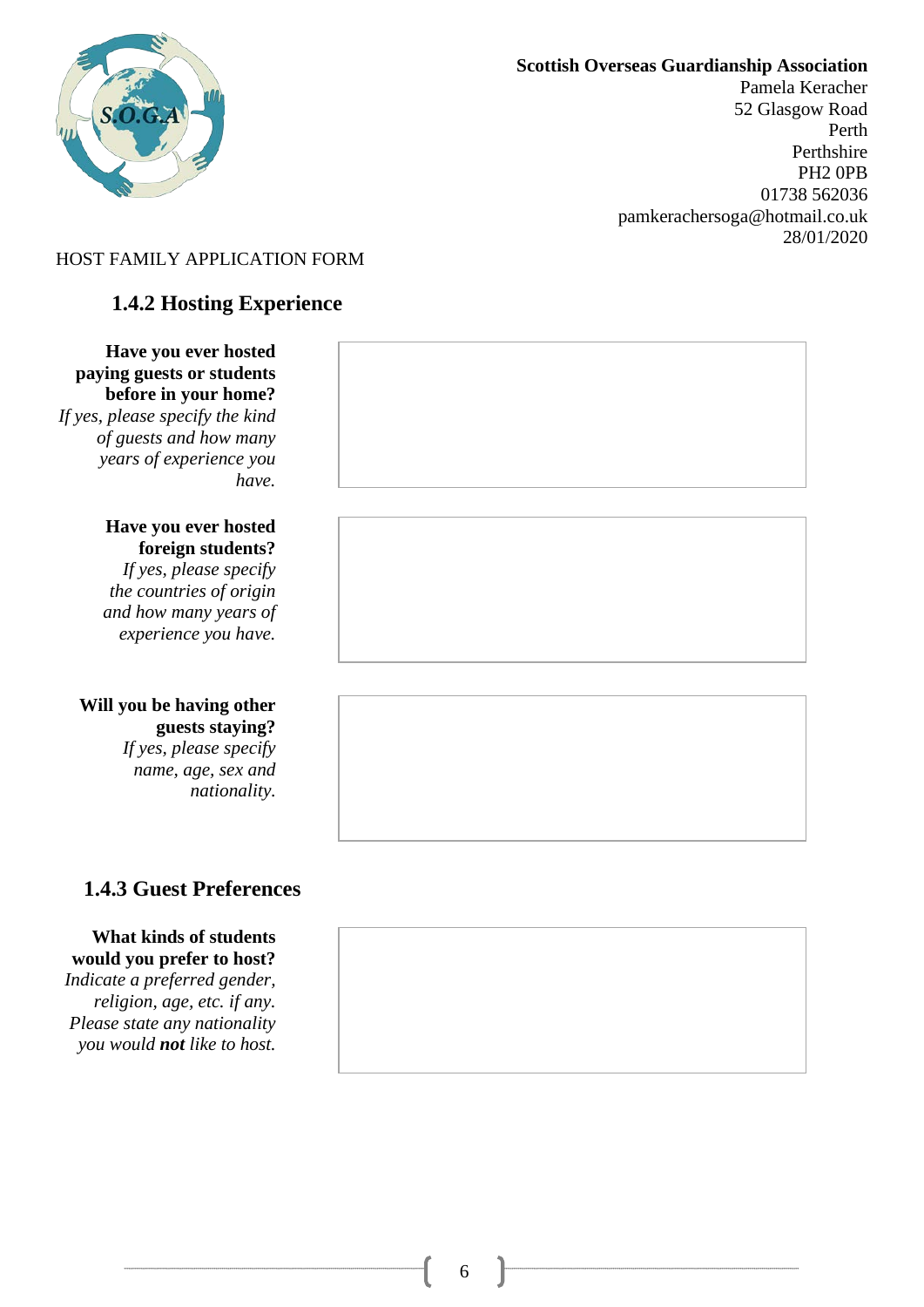

Pamela Keracher 52 Glasgow Road Perth Perthshire PH2 0PB 01738 562036 pamkerachersoga@hotmail.co.uk 28/01/2020

### HOST FAMILY APPLICATION FORM

# **1.4.4 House Rules**

| Will you give use of<br>front/backdoor keys to<br>students over 14 years of<br>age? (Yes/No)      |  |
|---------------------------------------------------------------------------------------------------|--|
| Do you follow a special<br>diet?<br>If yes, please specify.                                       |  |
| Do you work night shifts or<br>unusual hours?<br>If yes, please specify.                          |  |
| <b>Other Relevant</b><br>Information.                                                             |  |
| 1.4.5 Transport                                                                                   |  |
| Do you own a car?<br>(Yes/No)                                                                     |  |
| Do you have good/available<br>bus transport?<br>If yes, please specify.                           |  |
| Are you comfortable<br>traveling long distances or<br>would you want SOGA to<br>courier students? |  |
| <b>Other Relevant</b><br>Information.                                                             |  |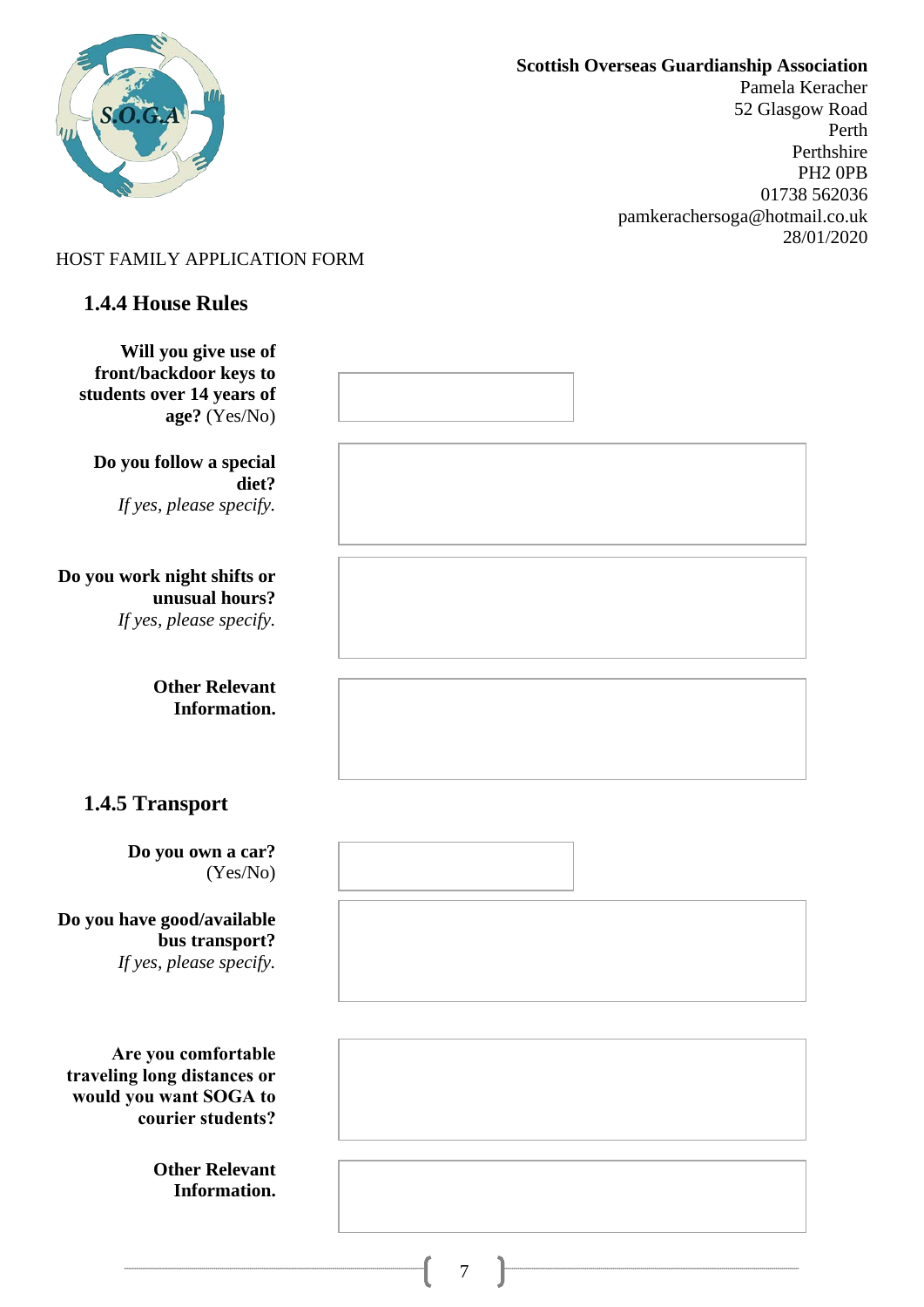

Pamela Keracher 52 Glasgow Road Perth Perthshire PH2 0PB 01738 562036 pamkerachersoga@hotmail.co.uk 28/01/2020

### HOST FAMILY APPLICATION FORM

## **1.5.1 Applicant Declaration of Consent**

Please read this Declaration of Consent carefully and sign below to confirm your agreement I confirm that I understand that the wellbeing and safeguarding of the children and young people is central to SOGAs ethos and that in order to comply with current Social Services guidelines and Child Protection Legislation, it is necessary for the organisation to carry out police checks with Disclosure Scotland.

I confirm that I am clear and fully informed, and my consent is freely given for the purposes of obtaining a disclosure certificate.

I understand my information will be stored and processed in accordance with the Data Protection Act 1998. That SOGA will treat my personal information as confidential and we will not disclose it to any third party except with your prior agreement.

| <b>Full Name</b> | <b>Date</b> |  |
|------------------|-------------|--|
|                  |             |  |
|                  |             |  |
|                  |             |  |
| <b>Signature</b> |             |  |

## **1.5.2 Referees**

*Please submit the names and addresses of two referees (not relatives) who we may contact can comment on your ability to provide appropriate care to children placed by* SOGA.

| Name:                       |   |  |
|-----------------------------|---|--|
| <b>Telephone</b><br>Number: |   |  |
| <b>E-Mail Address:</b>      |   |  |
| <b>Relation to you:</b>     |   |  |
|                             | 8 |  |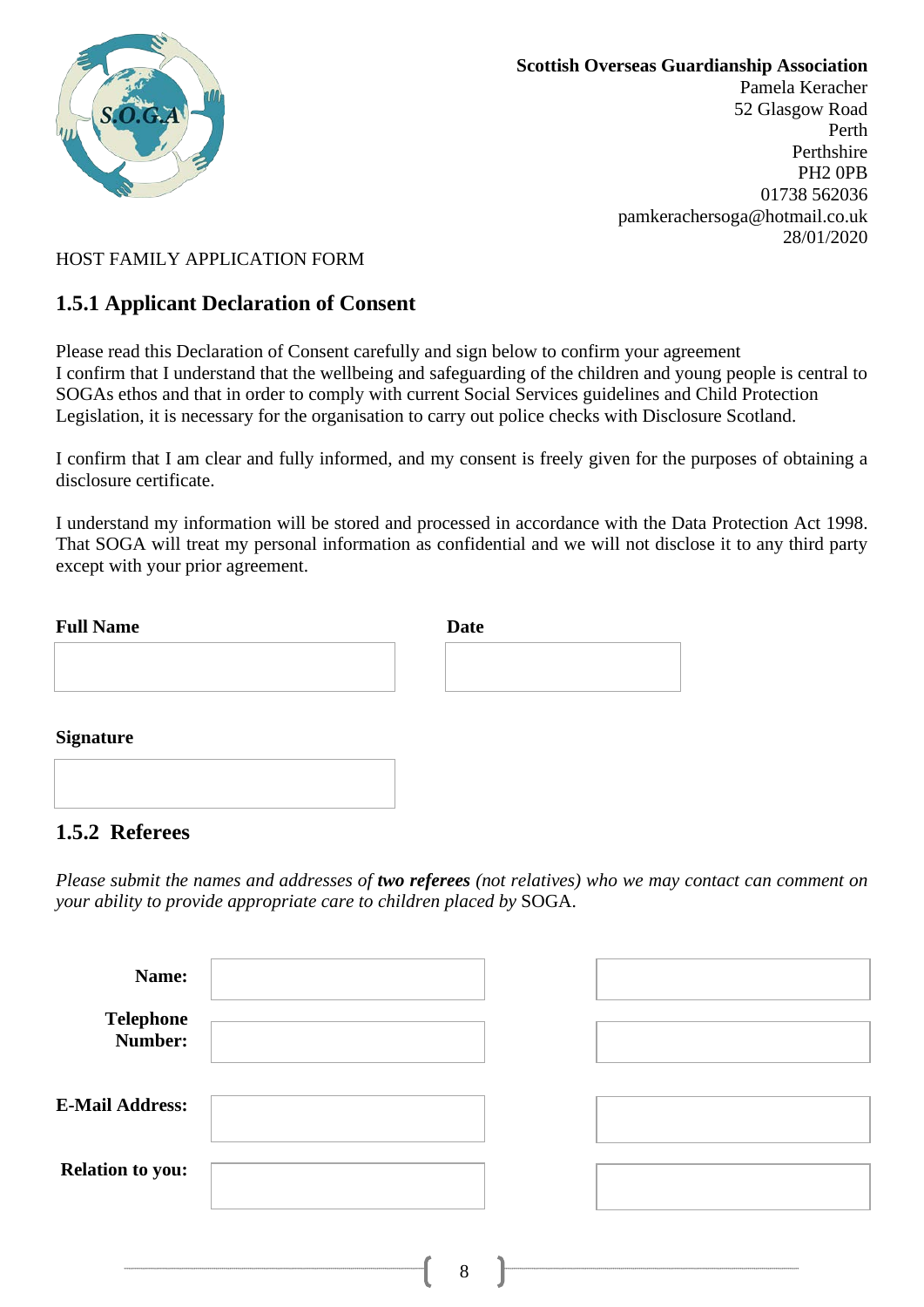

Pamela Keracher 52 Glasgow Road Perth Perthshire PH2 0PB 01738 562036 pamkerachersoga@hotmail.co.uk 28/01/2020

### HOST FAMILY APPLICATION FORM

#### TERMS AND CONDITIONS

- 1. SOGA will settle the agreed expenses per student per night/per week, pro rata as necessary to the home stay accommodation provider (hereafter referred to as "the host).
- 2. Remittances will be made by bank transfer unless otherwise agreed.
- 3. Guardianship Students require full board accommodation. Summer School students require half board accommodation on college days, with full board accommodation at weekends. Students supply their own snacks.
- 4. The host must provide the student with a bedroom containing a bed, adequate hanging and drawer facilities, chair and bedside lamp. Study space with internet access should be available and is essential for Guardianship Students
- 5. Appropriate arrangements should be made for all students to have access to the house if you expect to be out when they are due back.
- 6. Hosts must inform SOGA or their representatives if they are intending to accommodate any other students at the same time as a student from the Company. Host families must advise SOGA if they find it necessary to leave their students in the care of another adult (including a relative) as this has implications under the Protection of Vulnerable Adults and Child Protection Policy and guidelines .
- 7. A meeting point will be advised where the host should meet the students on arrival. The host should take the students to an agreed point for their departure.
- 8. The organisation reserves the right to reclaim any expenses over payments SOGA to the host.
- 9. Whilst every effort is made to comply with a hosts' student preference, SOGA cannot guarantee to always meet the exact requirements.
- 10. SOGA should be informed immediately if a student becomes ill or behaves inappropriately.

I confirm that to the best of my knowledge the information given on this form is correct. I agree to abide by the Terms and Conditions as stated by SOGA, a copy of which I have kept.

| <b>Host Family</b>                                               | <b>Date</b>         |
|------------------------------------------------------------------|---------------------|
| <b>SOGA</b>                                                      | <b>Date</b>         |
| Disregard<br>For Office Use<br>$\equiv$<br>Family Interviewed on | Interviewed by      |
| References requested                                             | References received |
| CRB forms received                                               | CRB forms submitted |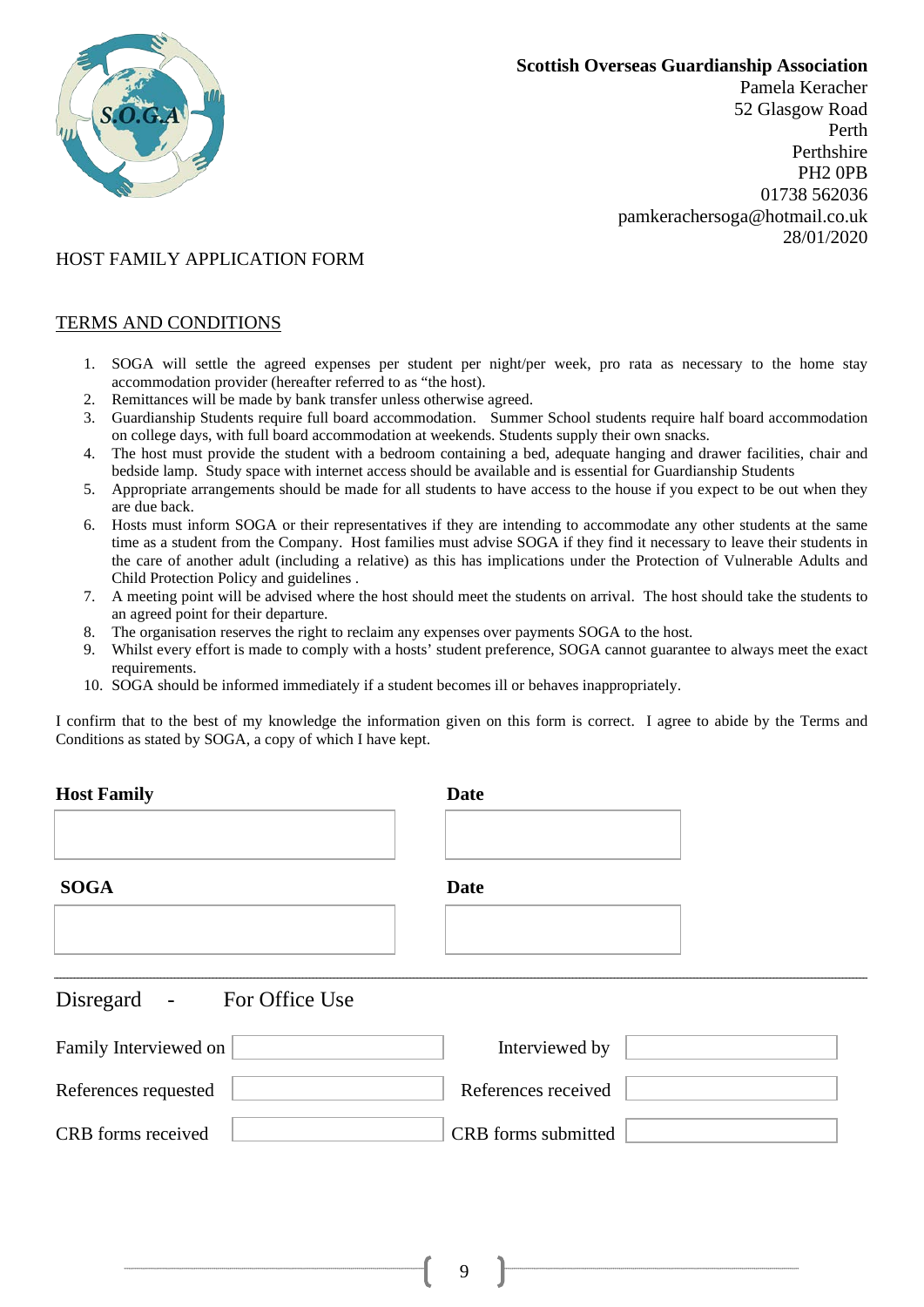|                                        | <b>Scottish Overseas Guardianship Association</b><br>Pamela Keracher<br>52 Glasgow Road<br>Perth<br>Perthshire<br>PH <sub>2</sub> OPB<br>01738 562036<br>pamkerachersoga@hotmail.co.uk |
|----------------------------------------|----------------------------------------------------------------------------------------------------------------------------------------------------------------------------------------|
| HOST FAMILY APPLICATION FORM           | 28/01/2020                                                                                                                                                                             |
| <b>Home Visit Report</b><br><b>2.0</b> |                                                                                                                                                                                        |

**Date of Visit:** 

**SOGA Employee Present:**

**Pen Picture of the House:**